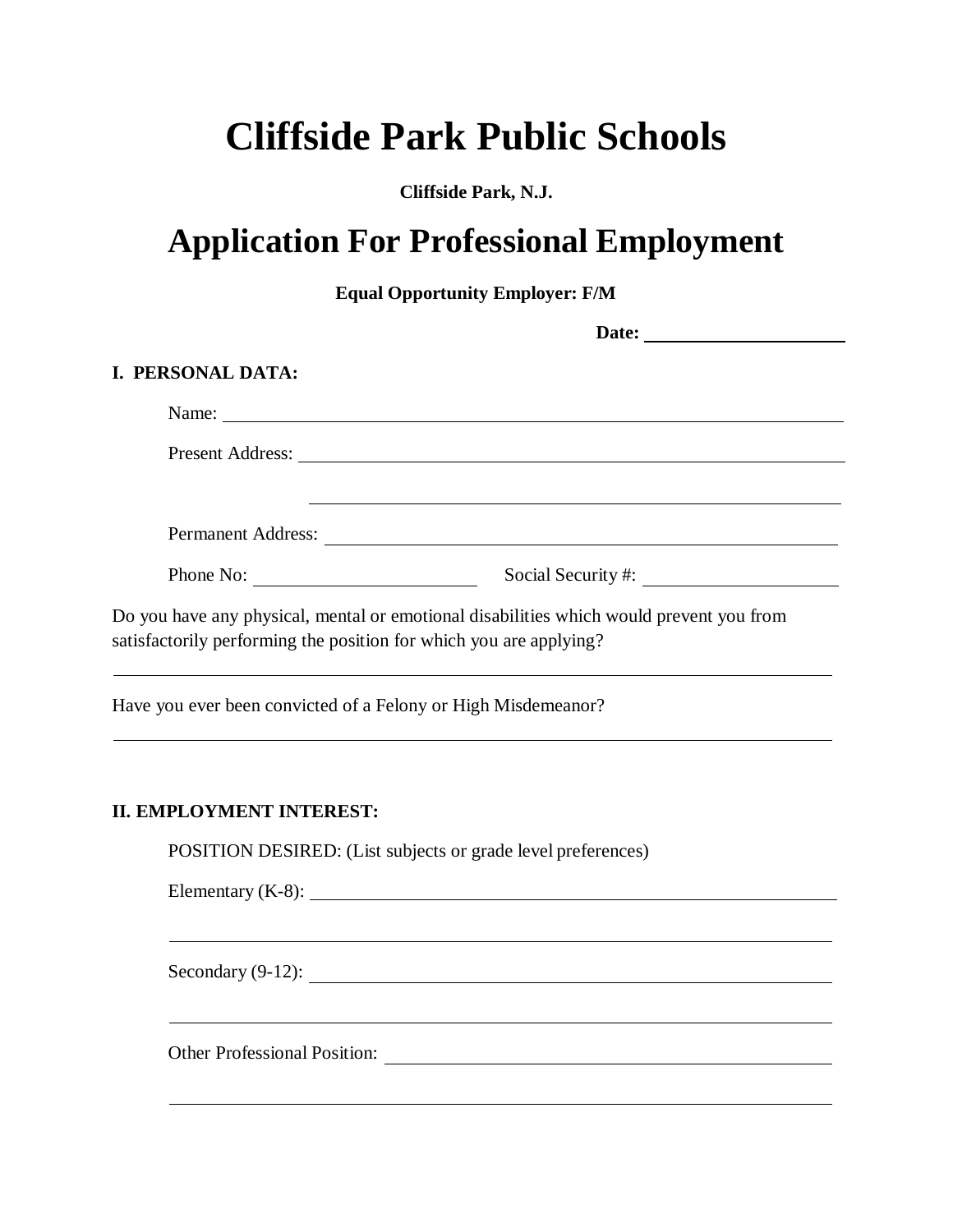| <b>CERTIFICATON:</b> (List all N.J. Certificates held) |  |  |
|--------------------------------------------------------|--|--|
|--------------------------------------------------------|--|--|

| Certificate: Date Issued: Date Issued:                                                                                                                                                                                         |  |
|--------------------------------------------------------------------------------------------------------------------------------------------------------------------------------------------------------------------------------|--|
|                                                                                                                                                                                                                                |  |
|                                                                                                                                                                                                                                |  |
|                                                                                                                                                                                                                                |  |
|                                                                                                                                                                                                                                |  |
|                                                                                                                                                                                                                                |  |
|                                                                                                                                                                                                                                |  |
| <b>III. EDUCATION:</b>                                                                                                                                                                                                         |  |
|                                                                                                                                                                                                                                |  |
|                                                                                                                                                                                                                                |  |
| Graduate Work: New York: New York: New York: New York: New York: New York: New York: New York: New York: New York: New York: New York: New York: New York: New York: New York: New York: New York: New York: New York: New Yor |  |
| If you have taught less than three years, what was your academic college average?                                                                                                                                              |  |
| What academic mark did you receive for your student teaching? ___________________                                                                                                                                              |  |
|                                                                                                                                                                                                                                |  |
| Can you play the piano well enough to accompany a class or assembly (for elementary                                                                                                                                            |  |
| List all activities you feel qualified to supervise as extra curricular activities:                                                                                                                                            |  |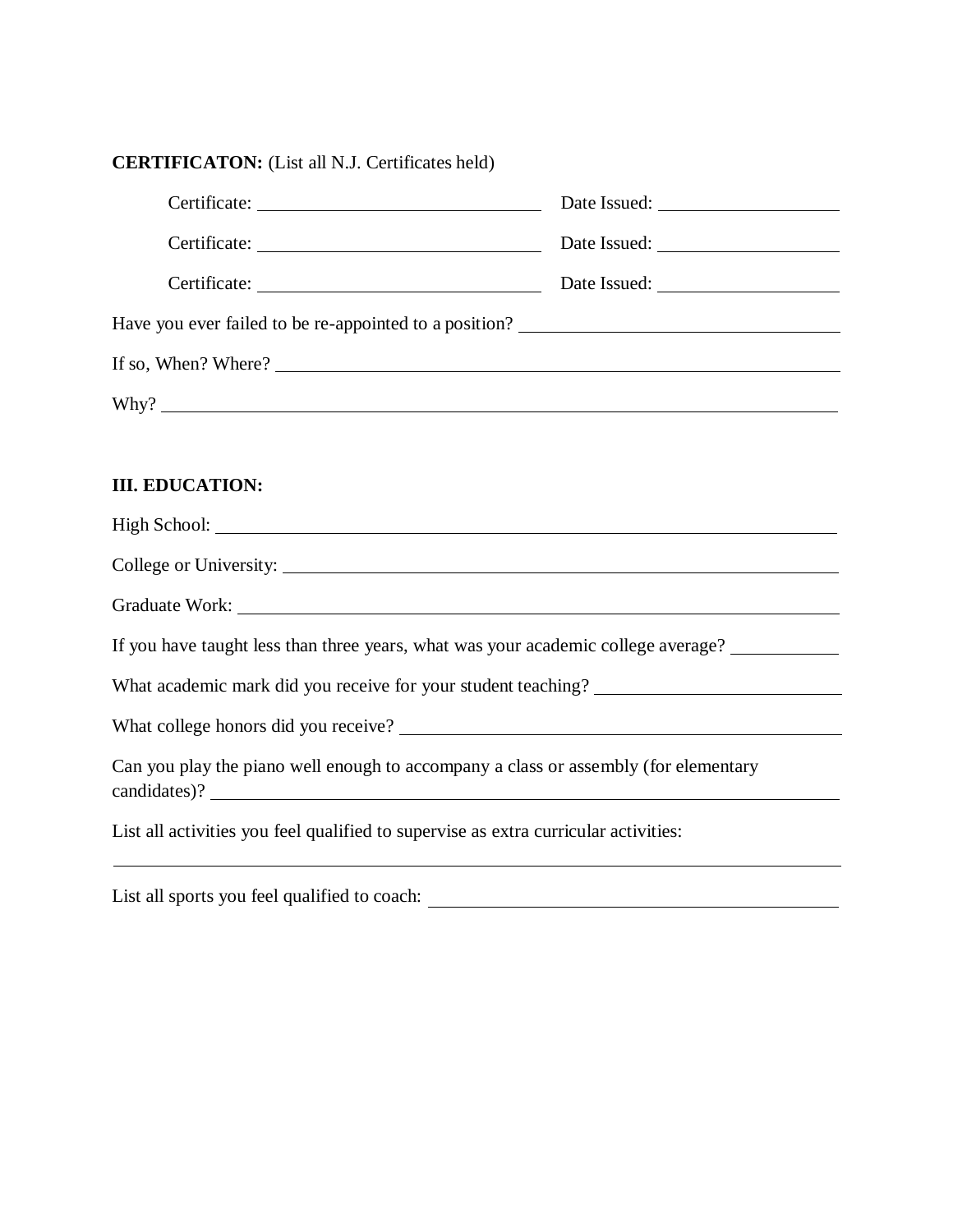## **IV. EXPERIENCE:**

| and so indicate.)                | <b>Teaching:</b> (If you have not held a teaching position, include any practice teaching experience |
|----------------------------------|------------------------------------------------------------------------------------------------------|
|                                  |                                                                                                      |
|                                  |                                                                                                      |
|                                  |                                                                                                      |
|                                  |                                                                                                      |
|                                  |                                                                                                      |
|                                  |                                                                                                      |
|                                  |                                                                                                      |
|                                  |                                                                                                      |
|                                  |                                                                                                      |
| <b>Non-Teaching:</b>             |                                                                                                      |
|                                  |                                                                                                      |
|                                  |                                                                                                      |
|                                  |                                                                                                      |
|                                  |                                                                                                      |
|                                  | Nature of work:                                                                                      |
| Between what dates:              |                                                                                                      |
|                                  |                                                                                                      |
| Nature of work:                  |                                                                                                      |
| Between what dates:              |                                                                                                      |
| <b>Armed Service Experience:</b> |                                                                                                      |
|                                  |                                                                                                      |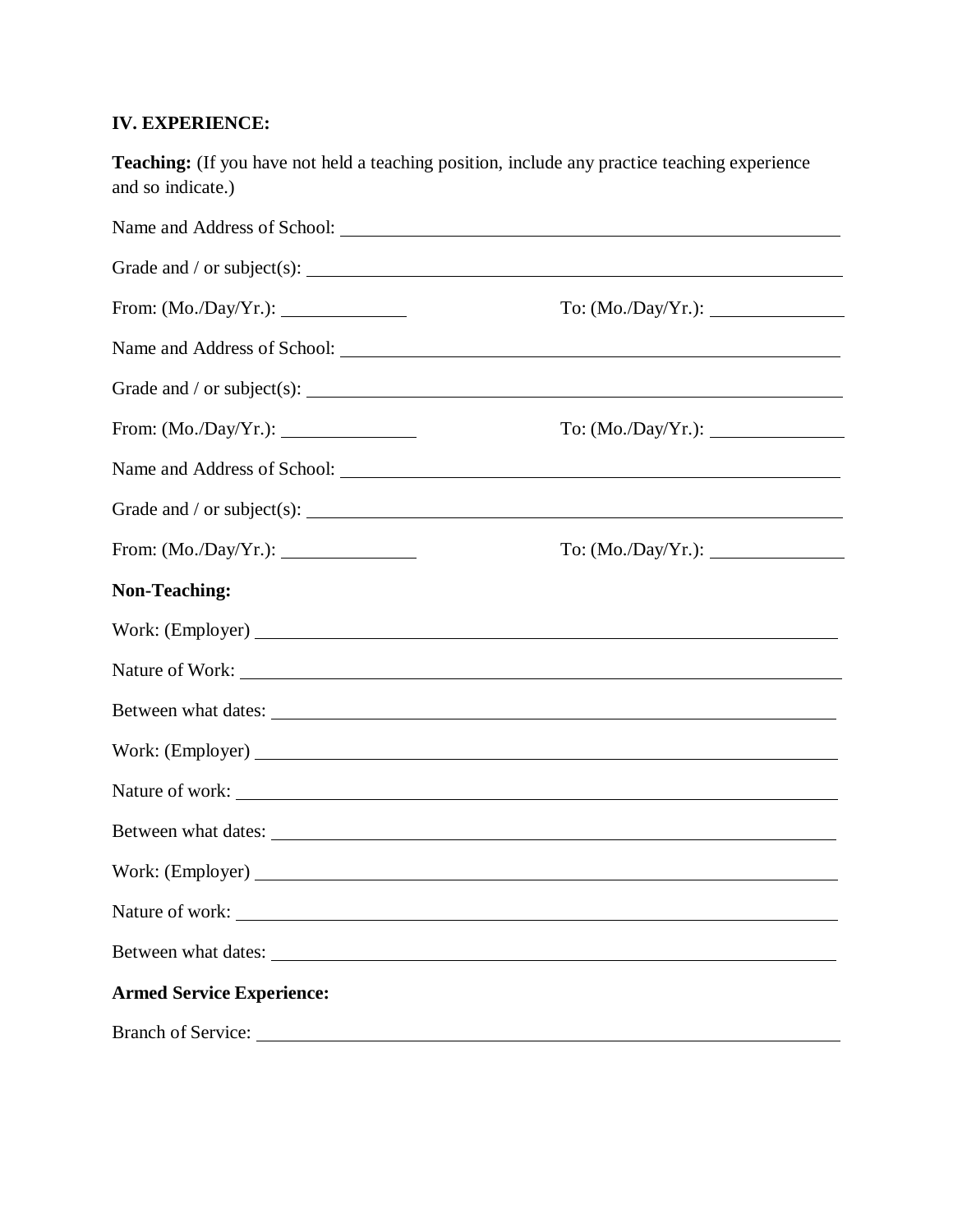**V. PROFESSIONAL REFERENCES:** (Give references including the names of superintendents, principals, or professors who have FIRST-HAND knowledge of your personal and professional competence. If you are an experienced teacher, include the names of the principal and superintendent of the two most recent schools where you were employed. If you are still in college and have completed your student teaching assignment, please give names of your cooperating teacher, principal, and college supervisor.

**VI. CHARACTER REFERENCES:** List the names other than those already listed of people who know you and can testify to your character.

| Phone: |  |
|--------|--|
|        |  |
|        |  |
|        |  |
|        |  |
|        |  |
|        |  |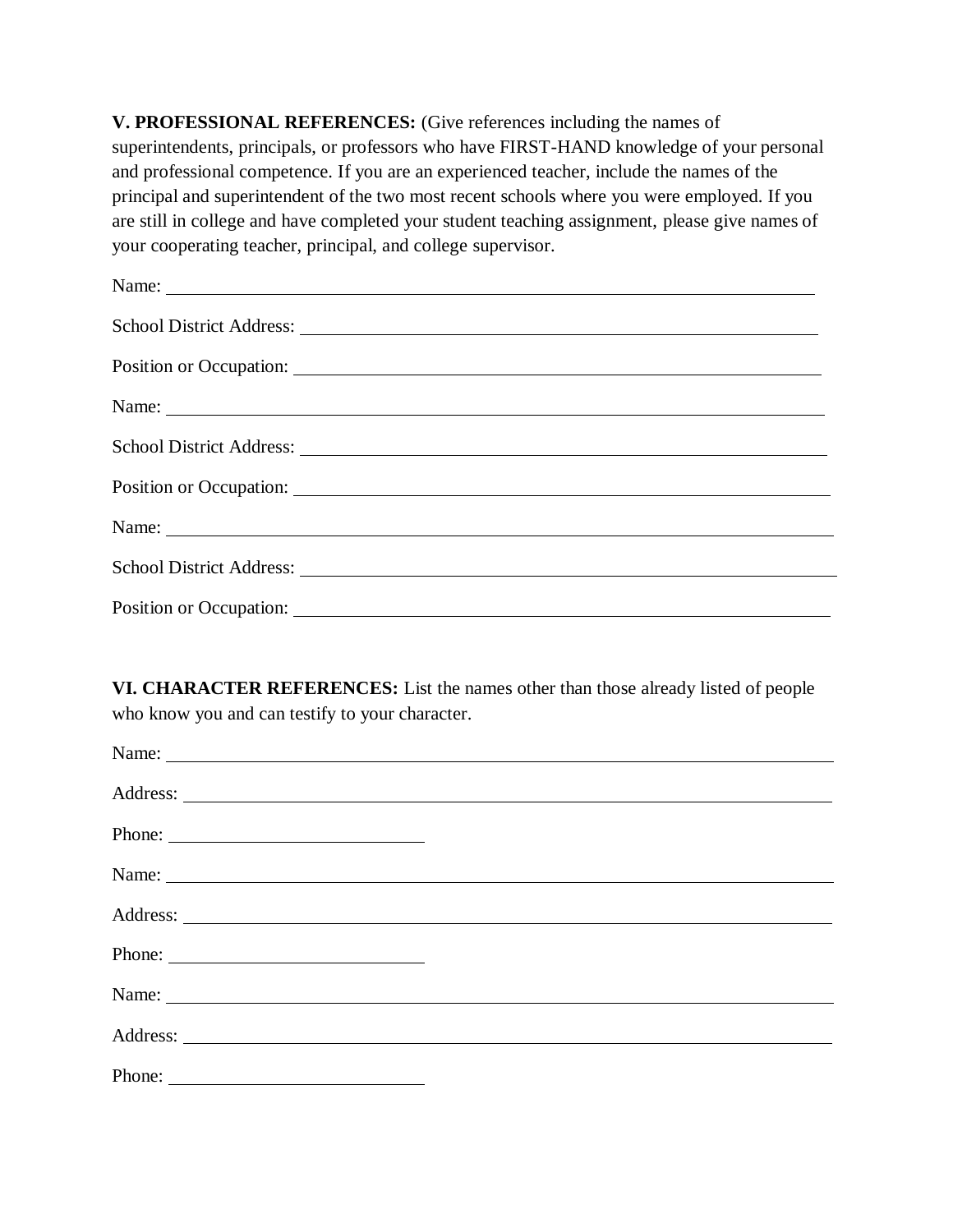**VII.** I certify that all entries and information given in this application are, to the best of my knowledge, true, accurate, and complete. I understand they will be subject to verification by the C.P. Public Schools and that the furnishing of misleading or false information will render this application void and be just cause for dismissal from service:

| Date: $(Mo./Day/Yr.)$ | Signature: |  |
|-----------------------|------------|--|
|                       |            |  |
|                       |            |  |

| VIII. APPLICANT SHOULD NOT WRITE IN SPACE BELOW proceed to sect IX on last<br>page. |                             |
|-------------------------------------------------------------------------------------|-----------------------------|
| Interviewed by:                                                                     |                             |
|                                                                                     |                             |
| Interviewed by:                                                                     |                             |
|                                                                                     |                             |
|                                                                                     |                             |
|                                                                                     |                             |
|                                                                                     | Determined:                 |
| Level: $\qquad \qquad$                                                              | Step: $\qquad \qquad$       |
| <b>Based On:</b>                                                                    |                             |
|                                                                                     |                             |
|                                                                                     |                             |
|                                                                                     |                             |
|                                                                                     |                             |
| Status:                                                                             |                             |
| Regular Employee:                                                                   | Substitute Employee: ______ |
|                                                                                     |                             |
| School: <u>Communication</u>                                                        |                             |
| Remarks:                                                                            |                             |